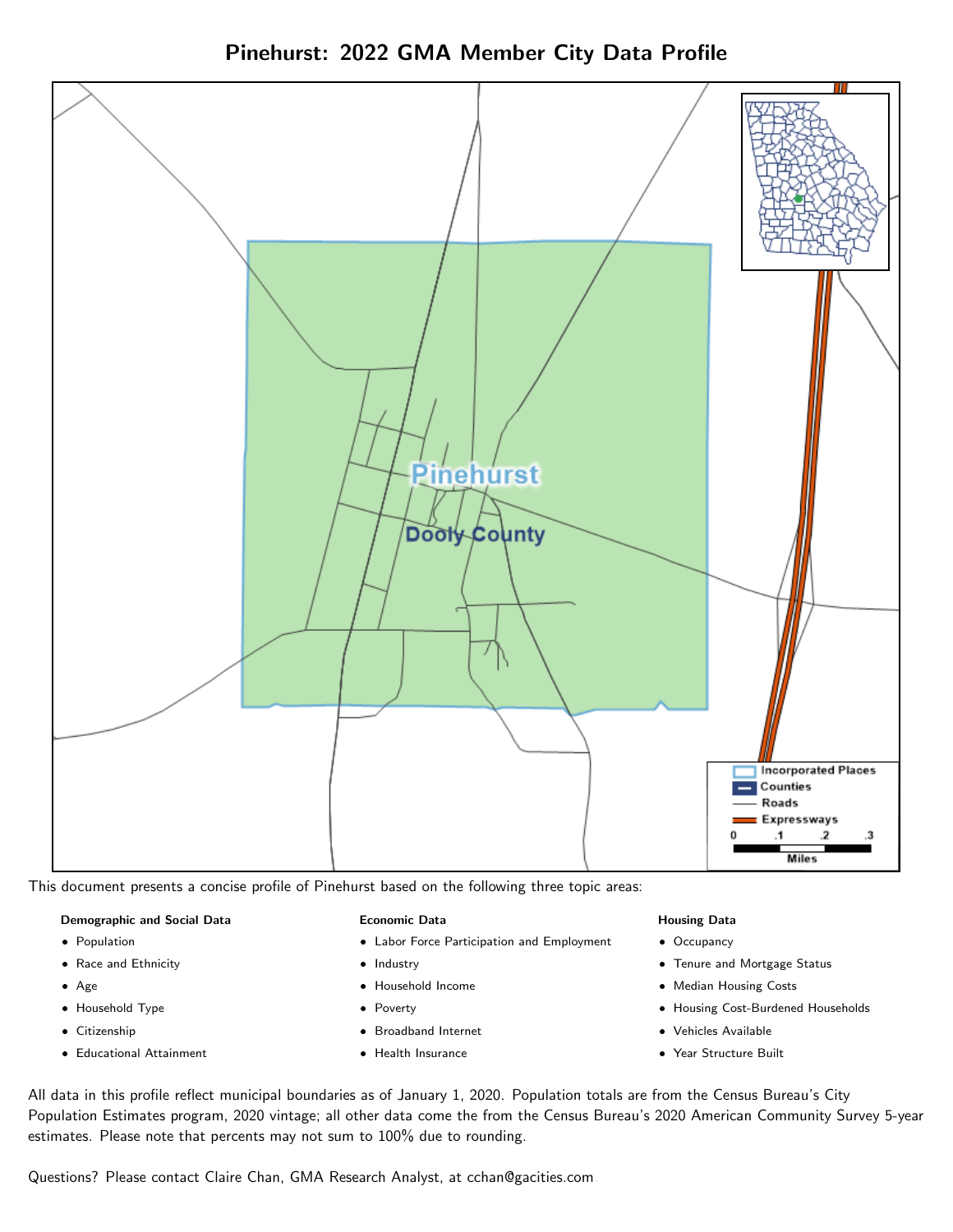# Pinehurst: Demographic and Social





#### **Citizenship**



Source: American Community Survey, 2020 5-year estimates, table B05002 Source: American Community Survey, 2020 5-year estimates, table B15002

#### Race and Ethnicity



Source: U.S. Census Bureau, City Population Estimates, 2020 vintage Source: American Community Survey, 2020 5-year estimates, table B03002

## Household Type



Source: American Community Survey, 2020 5-year estimates, table B01001 Source: American Community Survey, 2020 5-year estimates, table B11001

#### Educational Attainment



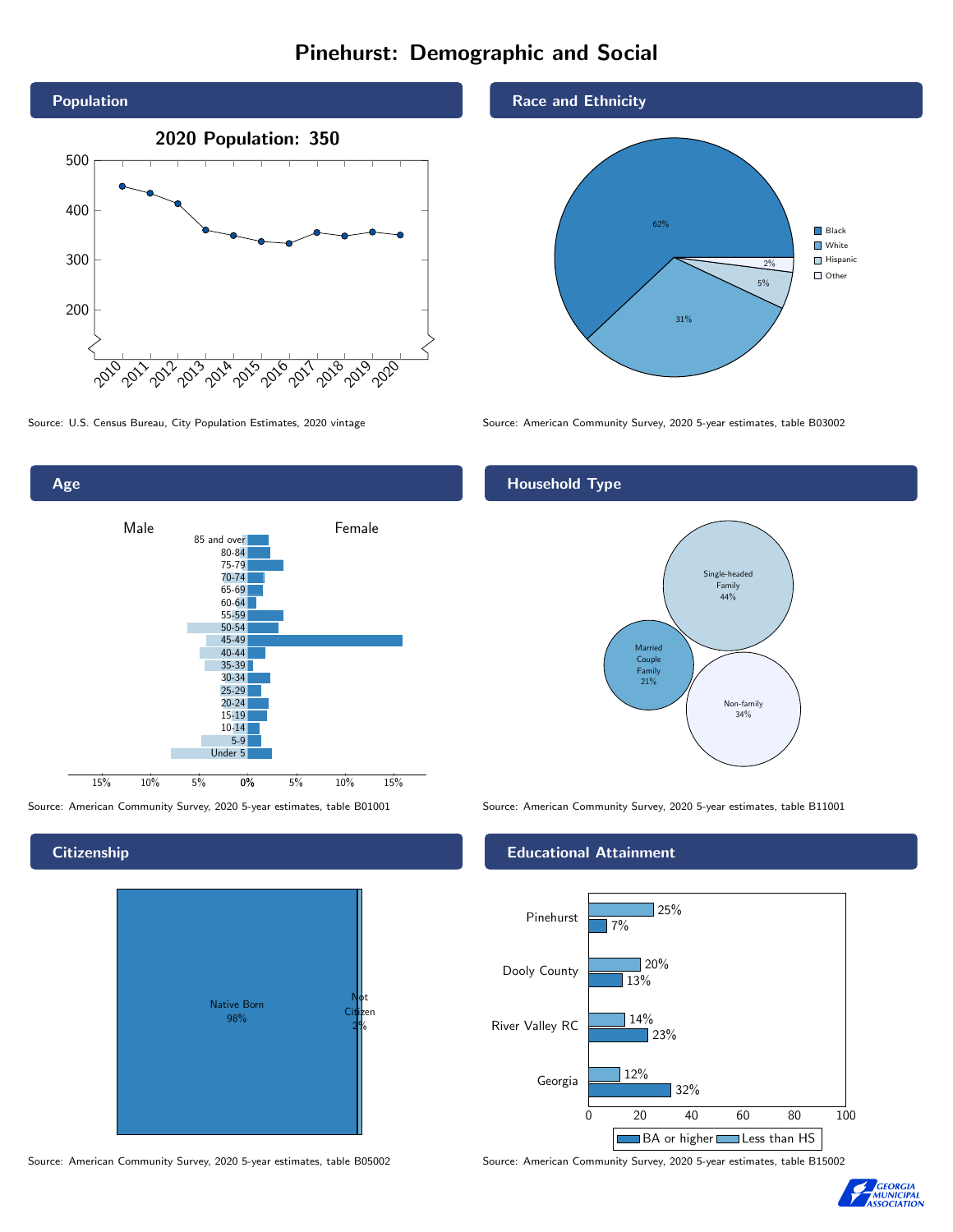# Pinehurst: Economic



## Unemployment Rate: 14.0%



Source: American Community Survey, 2020 5-year estimates, table B23001 Note: Unemployment rate is based upon the civilian labor force.

### Industry

| Agriculture, forestry, fishing and hunting, and mining      | $3\%$ |
|-------------------------------------------------------------|-------|
| Construction                                                | $1\%$ |
| Manufacturing                                               | 6%    |
| <b>Wholesale Trade</b>                                      | 2%    |
| Retail Trade                                                | 10%   |
| Transportation and warehousing, and utilities               | 8%    |
| Information                                                 | $0\%$ |
| Finance and insurance, real estate, rental, leasing         | 15%   |
| Professional, scientific, mgt, administrative, waste mgt    | 18%   |
| Educational services, and health care and social assistance | 23%   |
| Arts, entertainment, recreation, accommodation, food        | 3%    |
| service                                                     |       |
| Other services, except public administration                | $1\%$ |
| Public administration                                       | 10%   |

Source: American Community Survey, 2020 5-year estimates, table C24030



Source: American Community Survey, 2020 5-year estimates, tables B19013 and B19025 Source: American Community Survey, 2020 5-year estimates, table B17010



## **Health Insurance**



Source: American Community Survey, 2020 5-year estimates, table B28002 Source: American Community Survey, 2020 5-year estimates, table B18135



#### Poverty